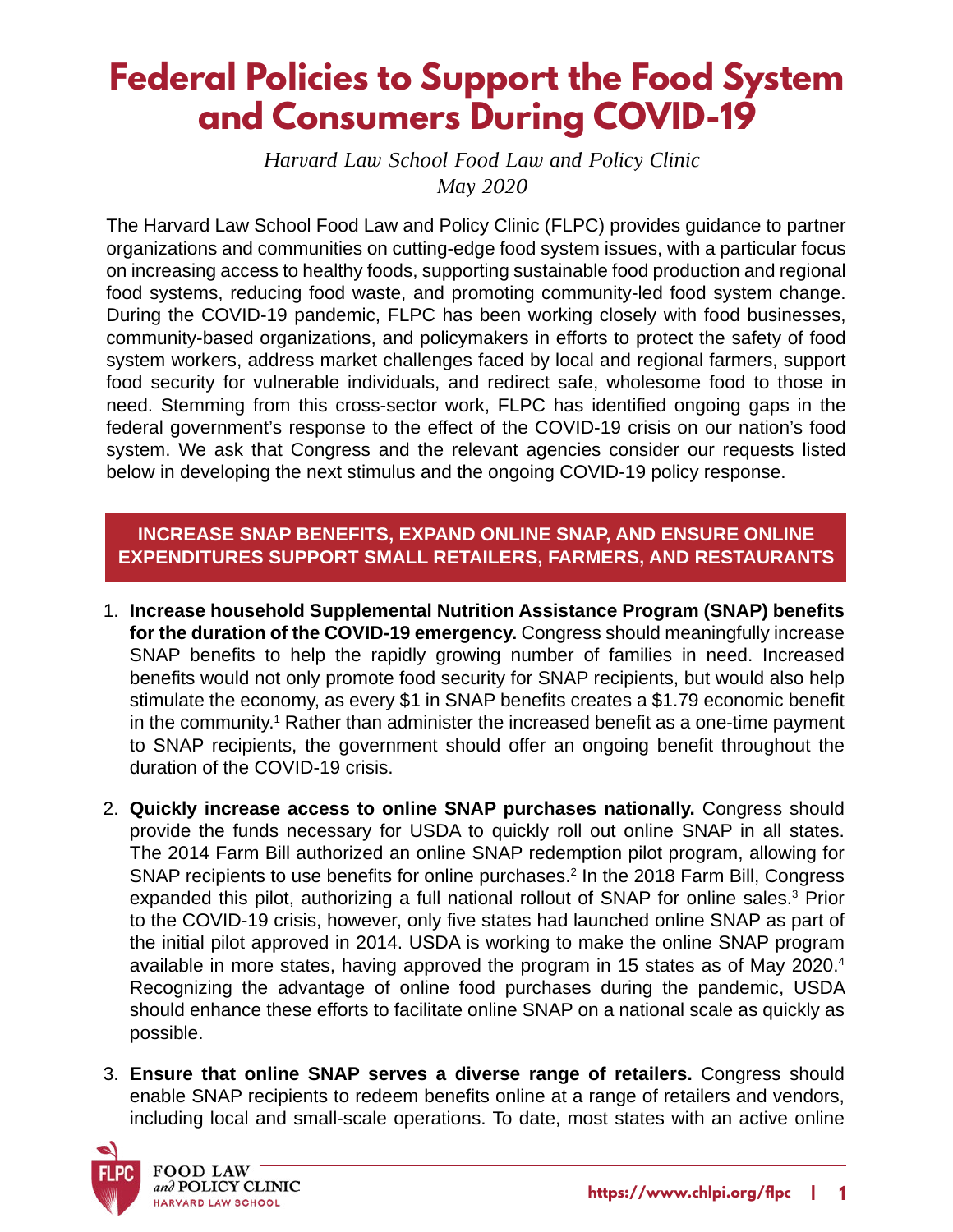SNAP program limit benefit redemption to online purchases made from Amazon and Walmart.5 Due to restrictions on in-person dining and shopping during COVID-19, these large e-commerce retailers are already seeing major hikes in sales, while smaller and locally-owned businesses are struggling to stay open.<sup>6</sup> Ensuring greater diversity among eligible online SNAP retailers and vendors will serve to support small businesses, including farmers, farmer cooperatives, and independent retailers, and will give SNAP recipients more purchasing options. To execute this expansion, Congress should take the following actions:

- **• Offer funding to pay for delivery fees on online purchases from farmers, small businesses, or independent food retailers.** Under the current model of online SNAP, SNAP recipients are unable to use benefits to pay for delivery fees, and must cover these costs out of pocket. Amazon and Walmart have both committed to waive the delivery fee for purchases that exceed a certain minimum, but as large businesses they have the ability to forgo those costs.<sup>7</sup> Subsidizing delivery fees on purchases made from small retailers, farmers, or independent retailers, can remove a barrier to online SNAP redemption, support sales from these businesses, and help make the food system economy more diverse and resilient.
- **• Direct USDA to create a centralized and inclusive online portal for SNAP benefit redemption.** In order to make it easier for smaller businesses and retailers to participate as vendors in online SNAP, Congress should provide the funding and instruct USDA to issue a request for competitive contract bids to design a SNAP purchasing portal that could be easily be integrated into retailers' online POS systems. This online portal would be available for use by small and independent retailers, farmers, and cooperatives, which otherwise lack the necessary technology, and will thus remove a costly logistical barrier to smaller businesses becoming approved online SNAP vendors.
- **• Provide funding for state agencies to deliver technical assistance on online SNAP software to small and independent retailers, farmers, and farmer cooperatives.** Congress should provide funding directly to states to deliver technical assistance to small and independent retailers, which would include basic training on SNAP benefits and how to become equipped to accept online SNAP benefit payments. It should also provide access to the relevant technology and other resources that will enable these stakeholders to effectively engage in the program.
- 4. **Expand the SNAP Restaurant Meals Program to increase flexibility in benefit use for SNAP recipients and provide much-needed economic support to restaurants.**  Generally, SNAP benefits cannot be used for foods intended to be consumed on the premises or for meals sold at restaurants. Yet, a few states operate a SNAP Restaurant Meals Program, which permits a limited number of participating restaurants to serve SNAP recipients who are either homeless, elderly, or disabled. $^8$  Expanding this program during the pandemic will help provide more flexibility in benefit use to SNAP recipients and generate new clientele for restaurants that are struggling to stay in business due to social distancing requirements. To facilitate this expansion, Congress should

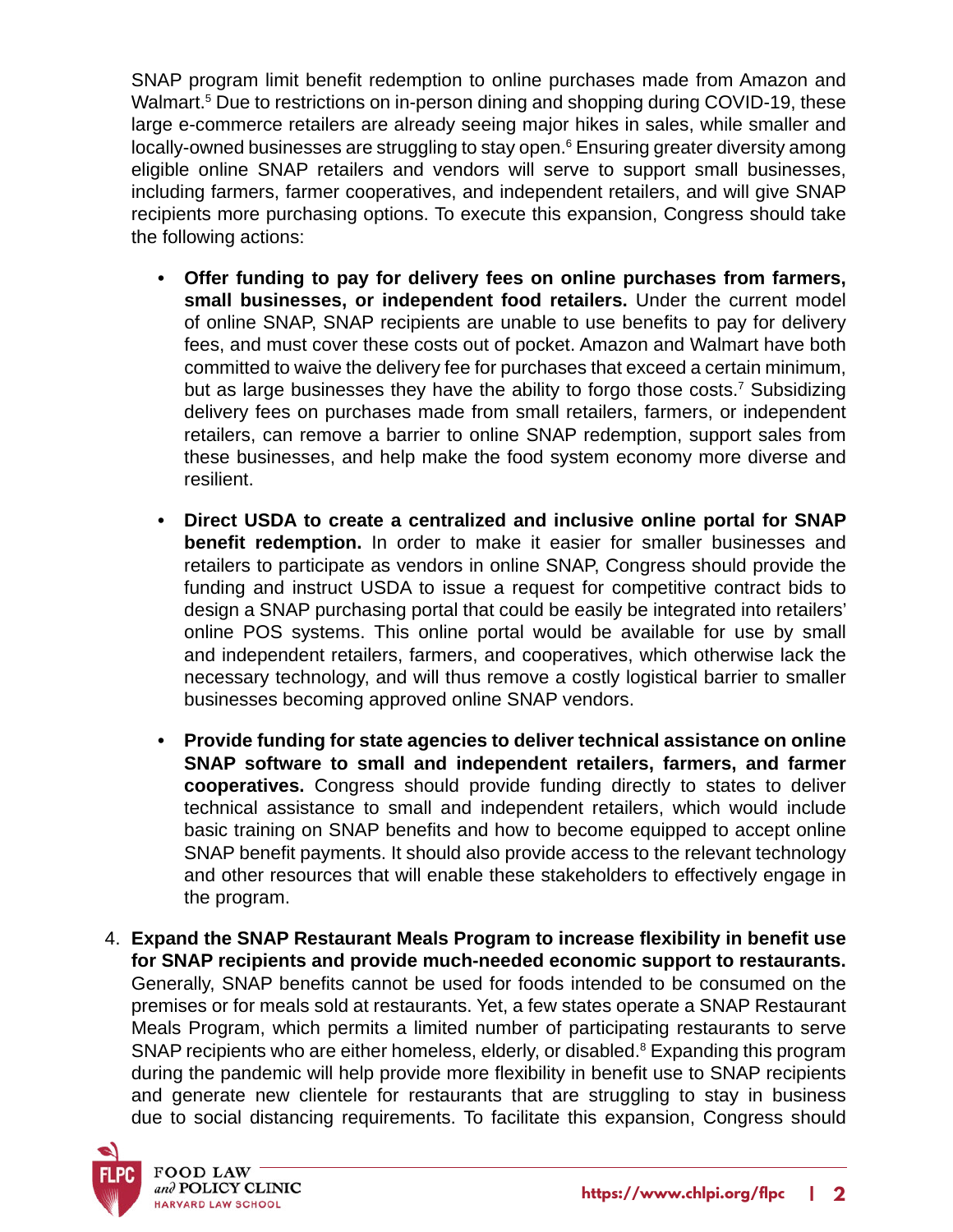modify the definition of food and the definition of food service establishments to allow for SNAP redemption at restaurants, including independently-operated restaurants. Congress should allow all SNAP recipients, not just the above-mentioned vulnerable subpopulations, to spend their benefits at participating restaurants for the duration of the COVID-19 crisis. The expanded program can also help to promote better population health by specifying that SNAP restaurant meals should be nutritionally diverse and include key components, such as a fruit or vegetable, a protein, and a grain.

5. **Provide more flexibilities in benefit use at typical SNAP vendors for the duration of the COVID-19 emergency.** Restrictions ordinarily imposed on SNAP recipients do not take into account the supply chain disruptions and economic challenges that have arisen during COVID-19. During the pandemic, some of these program parameters are interfering with the ability of SNAP recipients to adapt to changing food needs and availability. Allowing for additional flexibilities within the food assistance program can help SNAP recipients who are facing empty shelves for certain grocery staples, or who struggle to prepare meals because they are unable to pay their gas or electric bills. To allow this flexibility, Congress should temporarily remove the prohibition on using SNAP benefits to purchase "hot foods or hot food products ready for immediate consumption" in 7 U.S.C. 2012(k). Waiving this and other food restrictions on SNAP benefit redemption during the pandemic will help Congress promote greater food security and will not compromise the program's integrity.

#### **INCREASE WIC BENEFITS AND MAKE THEM MORE ACCESSIBLE**

- 1. **Increase funding for the Special Supplemental Nutrition Program for Women, Infants, and Children (WIC).** WIC reduces food insecurity, alleviates poverty, supports economic stability, and improves health outcomes for women and children.<sup>9</sup> However, the program's impact is limited by the low level of benefits provided to program participants (food expenditures per participant only averaged  $$40.87$  per month in 2019)<sup>10</sup> and level of program participation (only about 55% of eligible individuals participate in WIC).<sup>11</sup> In response to COVID-19, Congress has sought to expand this impact, appropriating an additional \$500 million to WIC through the Families First Act,<sup>12</sup> and increasing the flexibility of states to administer benefits. However, more funding will be needed for the program to increase its benefit levels, improve participation rates, and enroll the increasing numbers of eligible women and children during the economic downturn. With additional funding from Congress, state WIC agencies will be able to both increase benefits for households and increase program enrollment.
- 2. **Provide for online WIC EBT redemption along with online SNAP.** Even in states that have implemented WIC EBT, WIC benefits currently are not redeemable online. USDA and states are beginning to implement online SNAP redemption, which Congress has already authorized.<sup>13</sup> To provide needed changes to WIC benefit redemption during COVID-19, Congress should amend WIC's authorizing statute, the Child Nutrition Act of 1966, to allow USDA to roll out online redemption of WIC EBT, and should provide the funds necessary for the implementation of online WIC redemption. Being able to purchase food without going in-person to grocery stores during the COVID-19

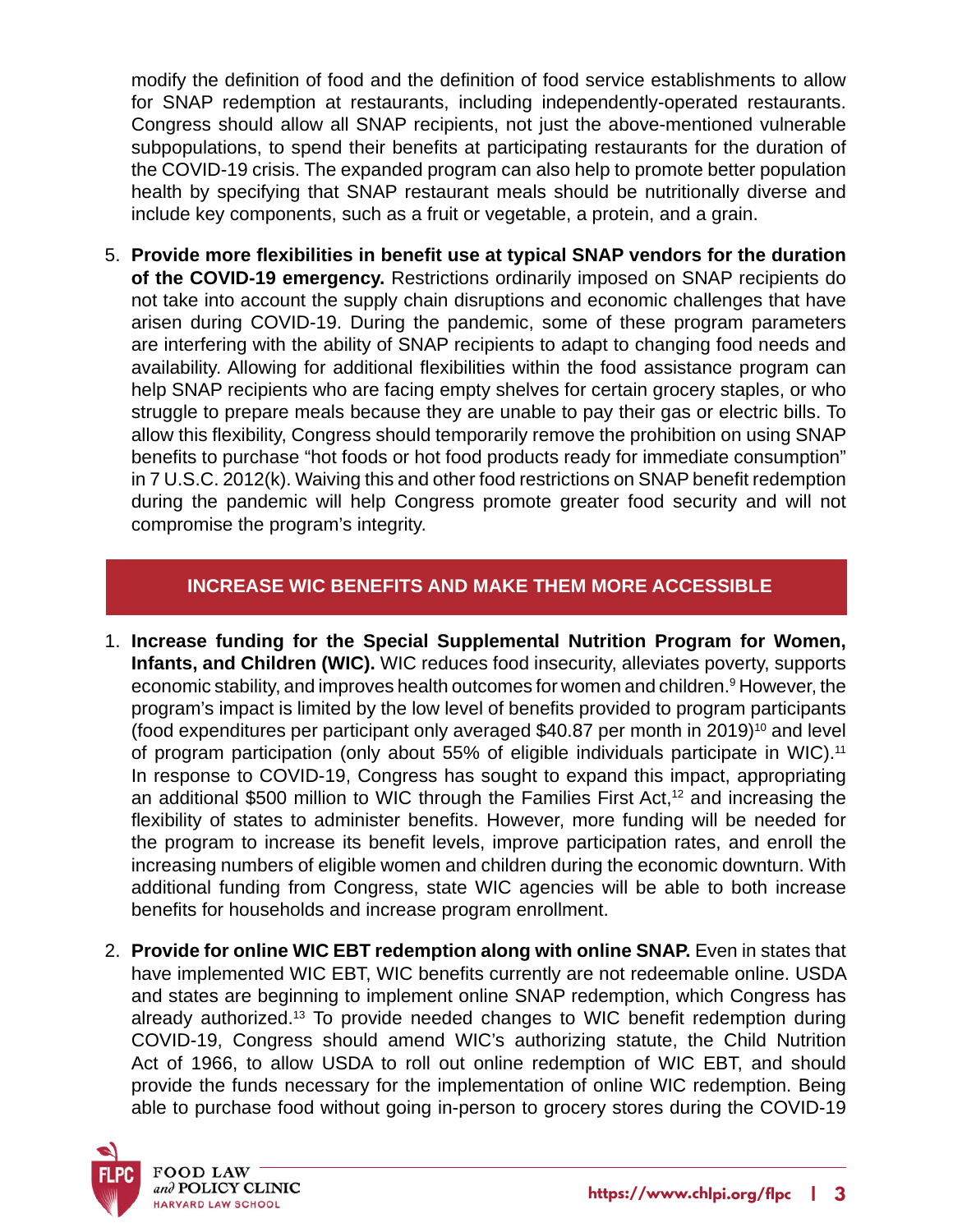pandemic is particularly important for the safety of WIC participants, who are vulnerable populations by definition (pregnant and breastfeeding mothers, as well as infants and young children). Online WIC benefits redemption would allow WIC participants who depend on their nutrition assistance to order groceries and have them delivered to their homes.

3. **Allow more flexibility in WIC food packages.** As part of the WIC program, participants may redeem benefits on a specific "food package" of eligible food items. In light of the strain COVID-19 has placed on retailers to meet increased demand and supply challenges of staple foods in the WIC food packages, Congress has allowed USDA to waive requirements such as restrictions on the package sizes and brands of specific WIC-approved items at the request of state agencies.<sup>14</sup> Although most states have received waivers for at least one of the food package requirements<sup>15</sup> participants continue to have difficulty redeeming their WIC benefits.<sup>16</sup> Flexibility already exists in WIC food packages in the Cash Value Benefit (CVB), a monthly benefit in the WIC food packages that allows WIC participants to buy any kinds of fresh fruits or vegetables.<sup>17</sup> To expand purchasing power and provide flexibility in the food package of WIC families, Congress should temporarily allow states to increase the WIC CVB value, a proposal set forth in the WIC Benefit Flexibility During COVID-19 Act (H.R. 6726).<sup>18</sup> These flexible dollars provide access even in the face of shortages of specific items, and support fruit and vegetable producers. In addition to increasing the CVB funding for WIC recipients, Congress should allow states to temporarily provide cash vouchers for other categories of foods in the WIC food packages, such as whole grain bread, rather than waiving specific size and type restrictions for each category on a state-by-state basis.

## **INCREASE SUPPORT FOR SCHOOL MEALS AND BOOST DIRECT SALES OPPORTUNITIES THAT BENEFIT FARMERS**

1. **Increase school meal reimbursements to account for the added costs of delivery.**  To address the food access needs of students during COVID-19, USDA has provided a blanket waiver to allow all school districts and other child meal providers to operate their summer meals programs: the Summer Food Service Program (SFSP) and the Seamless Summer Option (SSO).<sup>19</sup> Through SFSP and SSO, the federal government provides sponsors with per meal reimbursements for the meals served to participating children. These reimbursements are meant to cover food as well as administrative costs, which include labor, utilities, supplies, transportation, and other expenses. Even before the COVID-19 pandemic, a 2019 survey of SFSP sponsors across the country found that 31.3% of respondents thought the reimbursement rates and funding levels for summer meals were "poor" or "decent", and 51.9% of respondents though that an increase in funding would increase the number of meals served.<sup>20</sup> During the COVID-19 pandemic, many school meal program administrators are taking on additional costs, by delivering meals to students' homes and taking additional steps to provide meals in a socially distant setting—changes that create additional administrative costs that are not accounted for in the federal reimbursement rates. In response to these increased costs, USDA should amend its regulations to increase the reimbursement rates for summer meals programs provided through SFSP and SSO during the pandemic.

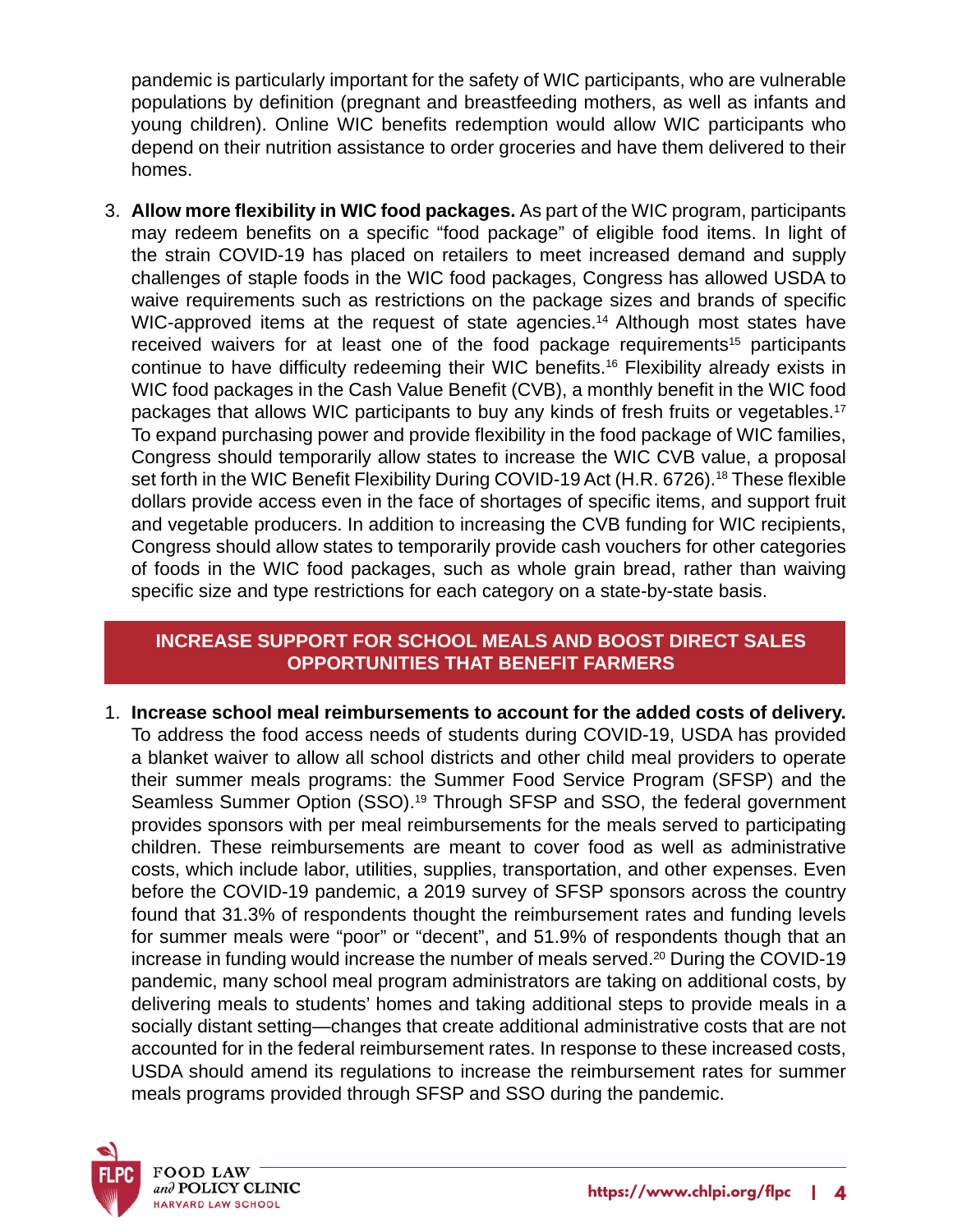- 2. **Eliminate the area eligibility requirement for delivering meals through SFSP and SSO.** Through SFSP and SSO, school food authorities can deliver meals to children's homes, subject to certain restrictions. For example, only school food authority sponsors can apply to administer this delivery option due to confidentiality concerns. However, school meals can only be delivered to children who live in "area eligible" locations (areas where at least 50 percent of the children are eligible for free or reduced-price (FRP) meals) or children who have been individually certified as eligible to receive FRP meals.21 Thus, students who are not in area eligible locations and have not been approved for FRP meals cannot receive school meal delivery. Because the pandemic and economic downturn have the simultaneous effects of creating administrative barriers to FRP certification and increasing the number of children who qualify for FRP meals, these restrictions on school meal deliveries are likely to unnecessarily prevent children who need nutrition assistance from receiving school meals. USDA should remove these barriers to accessing school meals by making all SFSP and SSO sites "open", meaning that all children would be eligible for meal delivery as if they lived in area eligible locations.
- 3. **Facilitate all states' participation in Pandemic-EBT and meaningfully increase the benefit amount.** Pandemic EBT (P-EBT), or P-SNAP, authorizes states to issue Supplemental Nutrition Assistance Program (SNAP) EBT cards with the value of school breakfast and lunch reimbursements to households whose children would have received FRP school meals at school. At the time of this document's writing, 24 states have been approved to operate a P-EBT program.<sup>22</sup> To ensure that all children receive the nutrition assistance they qualify for, Congress should provide USDA with the funding necessary to provide technical assistance and additional guidance to all states to quickly roll out P-EBT. Additionally, P-EBT benefits are currently based on the federal NSLP and SBP reimbursement rates for free meals served during the 2019-2020 school year, meaning that children in most states receive \$114 for every four weeks of the program to cover 20 days' worth of breakfasts and lunches.<sup>23</sup> These benefits are based on the costs incurred by school food authorities, even though school food authorities are likely to have lower per-meal costs than individual households due to their economies of scale. To account for the actual costs that families are likely to incur in feeding their children, Congress should increase P-EBT benefits for every participating child.<sup>24</sup>
- 4. **Increase funding for farm-to-school.** Many small farmers and food producers rely primarily on direct-to-consumer markets and sales to institutions, such as schools. Because of losses stemming from the closure of many farmers markets and produce stands, schools are increasingly likely to be a vital source of revenue for farmers in the coming months. Thus, Congress should provide additional support to for farm-to-school supply chains. The National Farm to School Network has advocated in its COVID-19 policy platform for Congress to allow schools to elect a portion of their USDA Commodity Foods to convert to cash purchases of local food products.25 Additionally, Congress can increase funding for USDA's Farm to School Grant Program. This program provides grant funding of up to \$100,000 to school districts, state and local agencies, Indian tribal organizations, agricultural producers, and non-profit organizations to increase local foods served through school meal programs and develop both schools' and farmers' capacities to participate in the farm-to-school supply chain.<sup>26</sup> In the 2019-2020 school year, the program provided 126 grants for the benefit of over 5,400 schools.<sup>27</sup> Increased

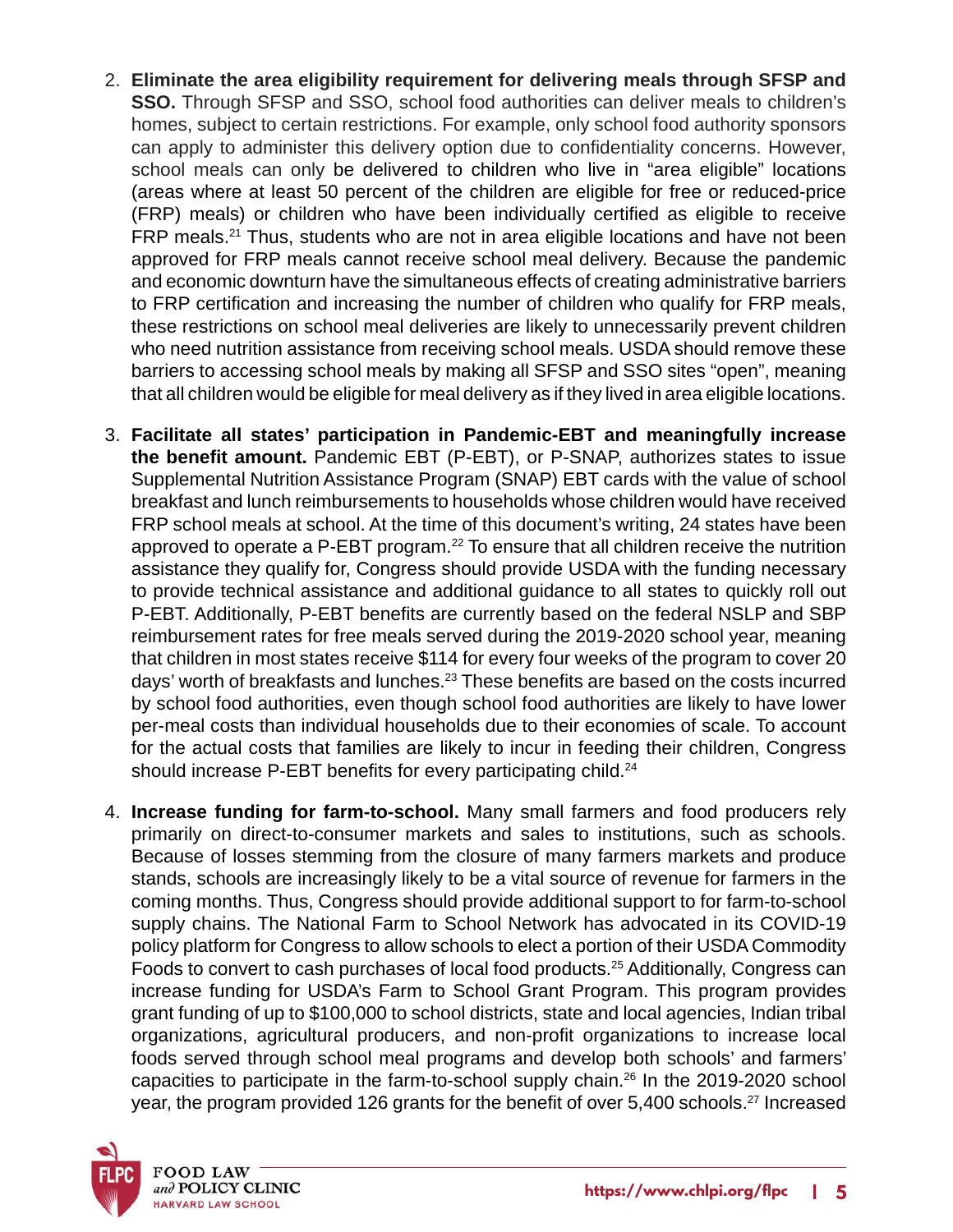funding for the upcoming school year could help create a larger market to support struggling local and regional farmers and food producers.

## **INCENTIVIZE INCREASED FOOD DONATION FOR SURPLUS FOOD OR FOOD FROM THE HOSPITALITY SUPPLY THAT OTHERWISE WOULD GO TO WASTE**

- 1. **Expand Food Donation Tax Benefits to Incentivize Donations and Offset Associated Costs.** An estimated 63 million tons of food goes to waste to each year in the U.S.28 During the COVID-19 pandemic, food waste has increased as food producers who typically supply the food service industry with perishable foods see rapid decreases in demand.<sup>29</sup> The U.S. already offers generous tax incentives for food donors as a means to elevate food donation as an economical alternative to discarding safe, surplus food. Taxpayers who donate food are eligible for two deductions under federal law: (1) a general tax deduction of the basis value of the food that applies to all charitable contributions, and (2) an enhanced tax deduction for food donation that allows taxpayers to deduct nearly twice the amount for in-kind food donations as can be deducted for other charitable donations.<sup>30</sup> However, as food producers, manufacturers and retailers are facing supply chain disruptions during COVID-19, facilitating greater in-kind food donations from these actors will require expanding the existing tax benefits. Congress should take the following actions:
	- **• Expand the enhanced tax deduction for food donation to include donated food that is sold at a reduced price to the ultimate recipient.** Under current law, donors may only claim the enhanced deduction for food donations made to a non-profit organization that does not charge the final recipient for the food.<sup>31</sup> This "no-charge" requirement discourages donors from donating to innovative food recovery organizations; however, nonprofit organizations that sell foods at a greatly reduced rate can fill a need for food insecure individuals who, for various reasons, are not willing or able to obtain all of their needed food from a food pantry or soup kitchen. For example, social supermarkets (nonprofit grocery stores that sell donated and recovered food at a very low price) have had much success as an alternative to rescue food and support those in need of food access.<sup>32</sup> Further, the "no charge" requirement is unnecessary because the recipient food recovery organization must already be a nonprofit, meaning that any money raised by lowcost sales of donated food would be re-invested in their social mission to serve more individuals in need. Eliminating the "no charge" restriction in the enhanced deduction and allowing low-cost sales can offset some of the new costs food recovery organizations are facing during COVID-19, such as providing home deliveries to vulnerable individuals, or paying increased labor costs due to the loss of volunteers, many of whom are elderly and thus not able to keep supporting the organization.<sup>33</sup> As one example, if a nonprofit food recovery organization could charge \$1 for the delivery of donated meals to recoup some of its costs while still being able to offer the tax incentive to its food donors, it would be able to serve many more needy individuals. While charging a low cost for donated food may not be the right model for all nonprofit organizations, eliminating the "no-charge" requirement will add flexibility and make food recovery more economically viable

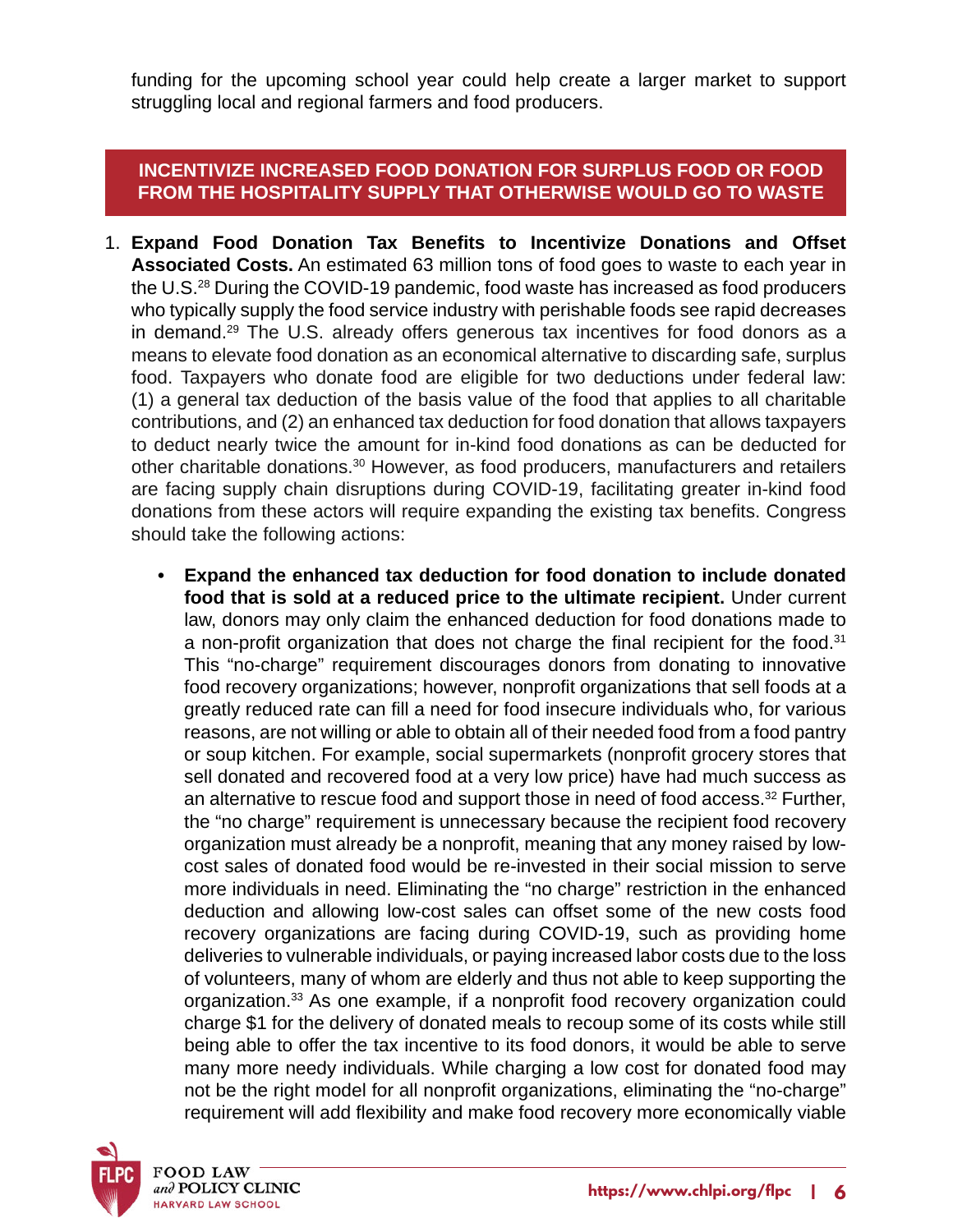for some organizations, especially during COVID-19.

- **• Create a tax deduction to cover transportation costs for donated foods.** One of the biggest costs of donating food is the transportation of the food to a food recovery organization. As a result, some potential donors find that it more costeffective to throw away safe, surplus food than to donate it. While food banks and food recovery organizations often seek to avoid this result by collecting donations directly from the source, these organizations have fewer resources to devote to this activity during the COVID-19 emergency. To reduce the transportation burden on donors, and thus encourage greater donation, Congress should amend the enhanced tax deduction for food donations to include an additional benefit covering the costs of transporting donated food. Specifically, Congress could create a section within I.R.C. Section 170(e) for the cost of transportation of donated food. This provision could set a limit on the amount of deduction for any individual qualified contribution, as well as a limit on the aggregate amount of transportation costs for which the taxpayer can claim a deduction. This tax deduction would be able to be claimed by logistics and trucking companies that transport food to nonprofits, donors transporting the food themselves, or donors who pay food recovery organizations to come pick up the food from the donor.
- **• Offer an alternative tax credit for food donation by farmers.** Due to social distancing measures and the closure of schools, hotels, restaurants, and event venues, as well as many farmers markets and farms stands, many farmers are struggling to find buyers for their crops. $34$  Several new programs, such as the USDA Coronavirus Food Assistance Program's Farmers to Food Banks program, 35 will purchase at least some of this food, but it will be just a small amount of the overall surplus. Despite the demand for food donations, many farmers do not see this as an economical alternative, as they would need to expend a lot of resources to harvest and transport surplus product to food banks or food recovery organizations. While farmers technically can receive the enhanced deduction for food donations that is available to all businesses, this deduction is not well-suited to farmers and often is not claimed. Unlike a tax credit, the value of a deduction is contingent on the amount of taxable income; thus, a deduction is typically a less effective incentive for farms, which often operate with low profit margins. $36$ Because most farms do not claim the enhanced tax deduction, they are not incentivized to donate or adequately compensated for the costs of donating. To incentivize farmers to donate more surplus food and offset some of the costs to farmers, Congress should provide an alternative tax credit for farmers that they can elect to claim for food donations to 501(c)(3) organizations instead of claiming the existing enhanced deduction. Offering this credit will help make it easier for farmers to donate surplus food—a necessary advantage at a time when significant numbers of people are in need of emergency food assistance.
- 2. **Expand Liability Protection for Food Donations to Ensure Surplus Food Makes it to Those in Need.** While the federal Bill Emerson Good Samaritan Act provides a broad base of liability protection that is intended to encourage food donations, many food businesses still cite fear of liability as a primary deterrent to donating food. Expanding liability protections for food donation is more important now than ever, given the impacts

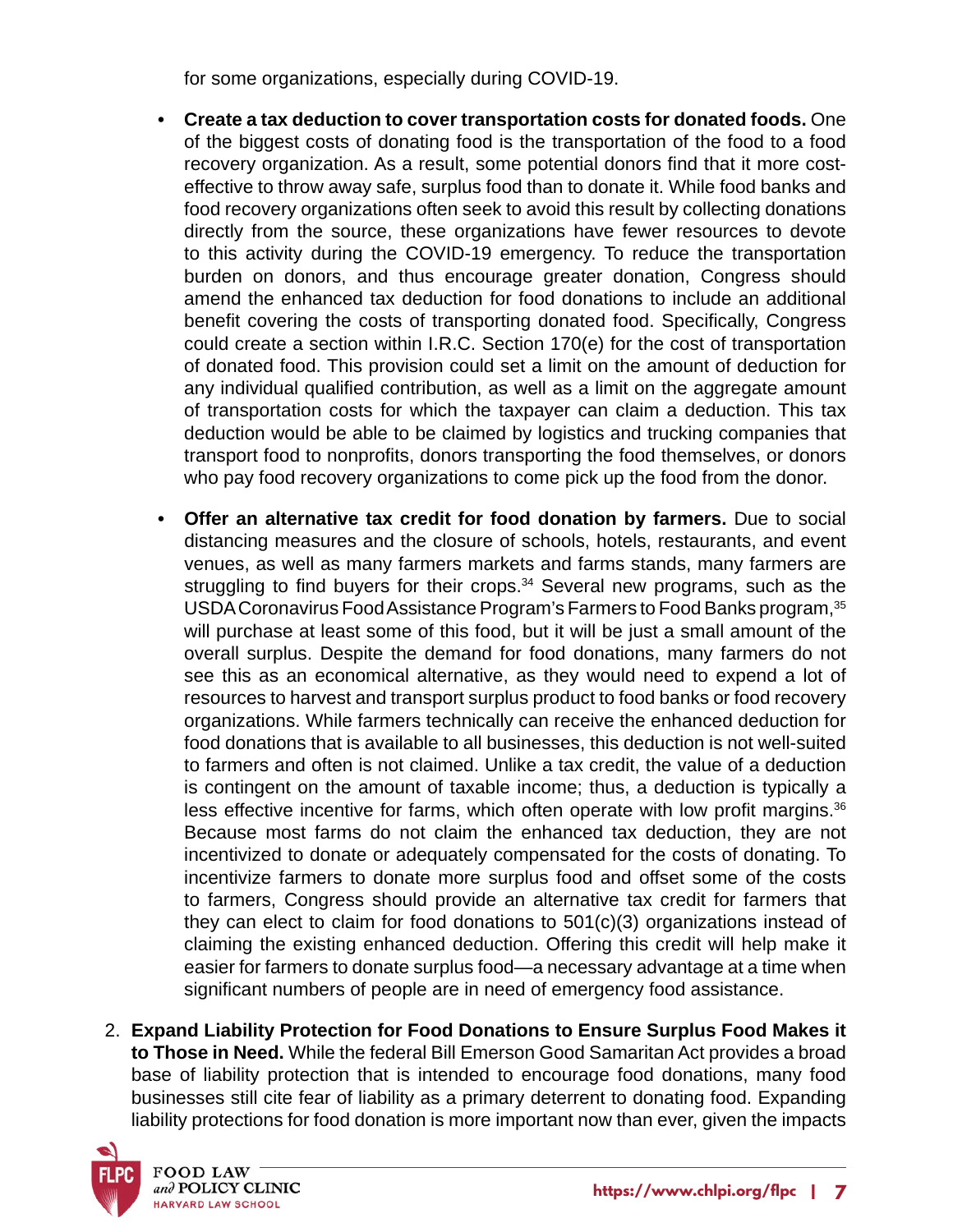of COVID-19 and the unprecedented demand for donated food. To expand these protections, Congress should take the following actions, several of which are set forth in the Food Donation Improvement Act  $(S. 3141)<sup>37</sup>$  which is currently pending in the Senate:

- **• Extend liability protection for food donations to certain "direct donations," made by food businesses directly to those in need.** The U.S. offers comprehensive civil and criminal liability protection for food donations, which has been in place since the Bill Emerson Good Samaritan Food Donation Act passed in Congress in 1996.38 However, under the Emerson Act, food donors are only protected if they give food to a nonprofit organization which then distributes it to those in need.39 This means businesses cannot receive protection if they give food directly to those in need. The COVID-19 emergency has highlighted the need to create more flexibility, such as by expanding this liability protection to cover restaurants, schools, retailers, and licensed food service establishments that directly donate to beneficiaries. These organizations have already undergone food safety training and thus know how to safely handle food donations. An expansion of protection is also appropriate for farmers because they typically donate low-risk foods, such as surplus produce. Protecting direct donations by these donors can allow individuals in need to pick up food from more accessible locations right at the source, such as directly from farmers who have surplus due to supply chain breakdowns during COVID-19, and prevent the challenges that occur with always needing to take the food to a nonprofit organization before it is donated to those in need. Schools, for example, should not be required to send excess foods away to an intermediary food bank when they can more efficiently offer it to needy families within the school community after daily meal service or food distribution during COVID-19. Recognizing this inefficient barrier to food donation, several states have passed legislation to enable schools to donate directly to their families,<sup>40</sup> and Congress should make the change national.
- **• Extend liability protection to donations sold by a nonprofit organization at a "Good Samaritan Reduced Price," to recipients.** Similar to the enhanced deduction for food donations, mentioned above, the Emerson Act only protects food donations if the food is given away for free or "without requiring anything of monetary value from the recipient".<sup>41</sup> This restriction inhibits the operation of nonprofit food recovery models that aim to sell food at a low price; it poses an even greater challenge during COVID-19, as food recovery organizations need additional financial resources to procure, package, and deliver donated foods while also respecting social distancing requirements. Allowing nonprofit organizations to retain this protection for their donors if they sell products at a "Good Samaritan Reduced Price,<sup>"42</sup> or an amount that covers the cost of handling, administering, and distributing the food, can better support many models of food donation. Several states already protect food donations if the food is given away for free or sold at a low price that just covers the cost of handling and administering the food,<sup>43</sup> and Congress should implement this nationally.
- **• Provide regulations that better explain the intricacies of the Emerson Act.**  The Emerson Act provides comprehensive liability protection that is intended

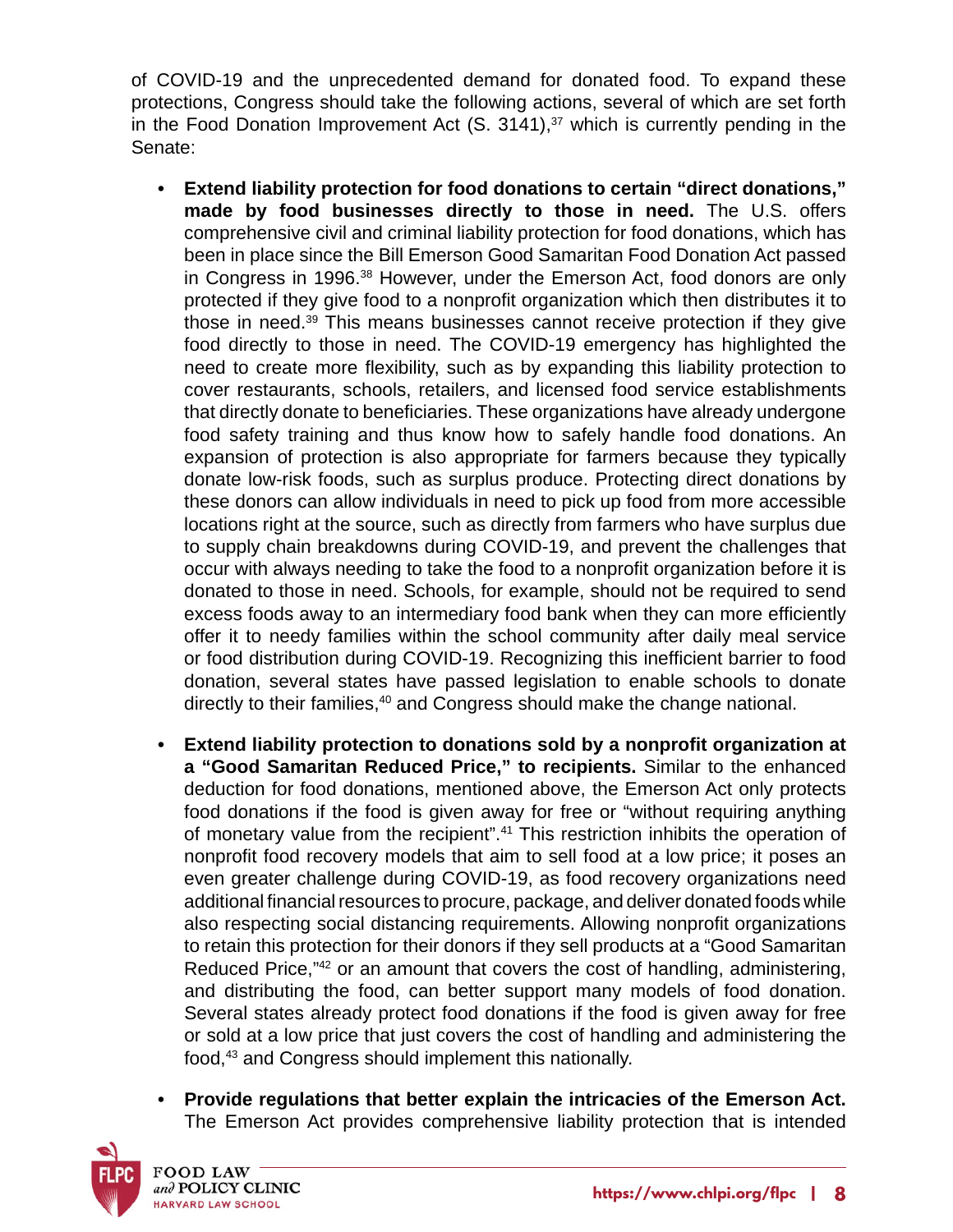to encourage food donations, yet many food manufacturers, retailers, and restaurants still cite fear of liability as a primary deterrent to donating food.<sup>44</sup> For many food donors, this is because there are quite a few vague terms in the legislation; however, Congress has never mandated an agency to take control of the statute and promulgate interpretive regulations. Because the Emerson Act was incorporated into the Child Nutrition Act, which is under USDA control, Congress should grant USDA the authority to administer the Emerson Act. In making this delegation, Congress also should direct USDA to issue accompanying regulations and clarifying guidance on food donation and liability protection that flesh out the Emerson Act.

# **INCREASE SUPPORT FOR FOOD PRODUCERS WHO HAVE LOST MARKETS, WITH A FOCUS ON SMALL-SCALE AND DIRECT PRODUCERS**

- 1. **Channel Targeted Purchase Funding Directly to States and Set Aside Funds for Local Foods.** Food banks are struggling to meet increasing demand at the same time as supply chains are drying up and producers are seeking alternative channels for selling their products. Thus far, Congress has taken several steps to support purchases of food that will go to food banks as in-kind donations for distribution. First, across the Families First Act and CARES Act, Congress channeled \$850 million into purchases through the Emergency Food Assistance Program (TEFAP).<sup>45</sup> Under TEFAP, USDA purchases agricultural products from across the country that it then sends to state agencies to distribute to emergency feeding organizations, like food banks. USDA also announced the Coronavirus Food Assistance Program, which includes \$3 billion that will be spent to make regularly purchases of produce, dairy, and cooked meat for delivery to nonprofit organizations in the coming months.<sup>46</sup> However, USDA's efforts to connect farmers to emergency feeding organizations depend on a complex federal contracting infrastructure from which many producers will be unable to benefit. States need immediate funds to connect their producers and food products to their most vulnerable residents, putting money in the hands of producers whose markets have evaporated and getting food to those in need. To support local and regional food producers, Congress should take the following actions:
	- **• Set aside a portion of funding from TEFAP, CFAP, and any future federal funding for targeted purchases from direct-market farmers.** To support small-scale and direct-marketing farmers, Congress should ensure allocated funds from these programs are used to buy food from producers who rely on local agricultural food marketing—such as farmers markets and farm-to-school programs—but have seen those opportunities diminish due to COVID-19. Congress could achieve this by requiring that a certain percentage of targetedpurchase funds are used to purchase agricultural products that would have been sold through these local, direct-market channels.
	- **• Send targeted funds directly to States so state agencies and their foodbank partners can immediately replenish their food stocks and support smaller in-state producers.** Rather than wait several months to receive

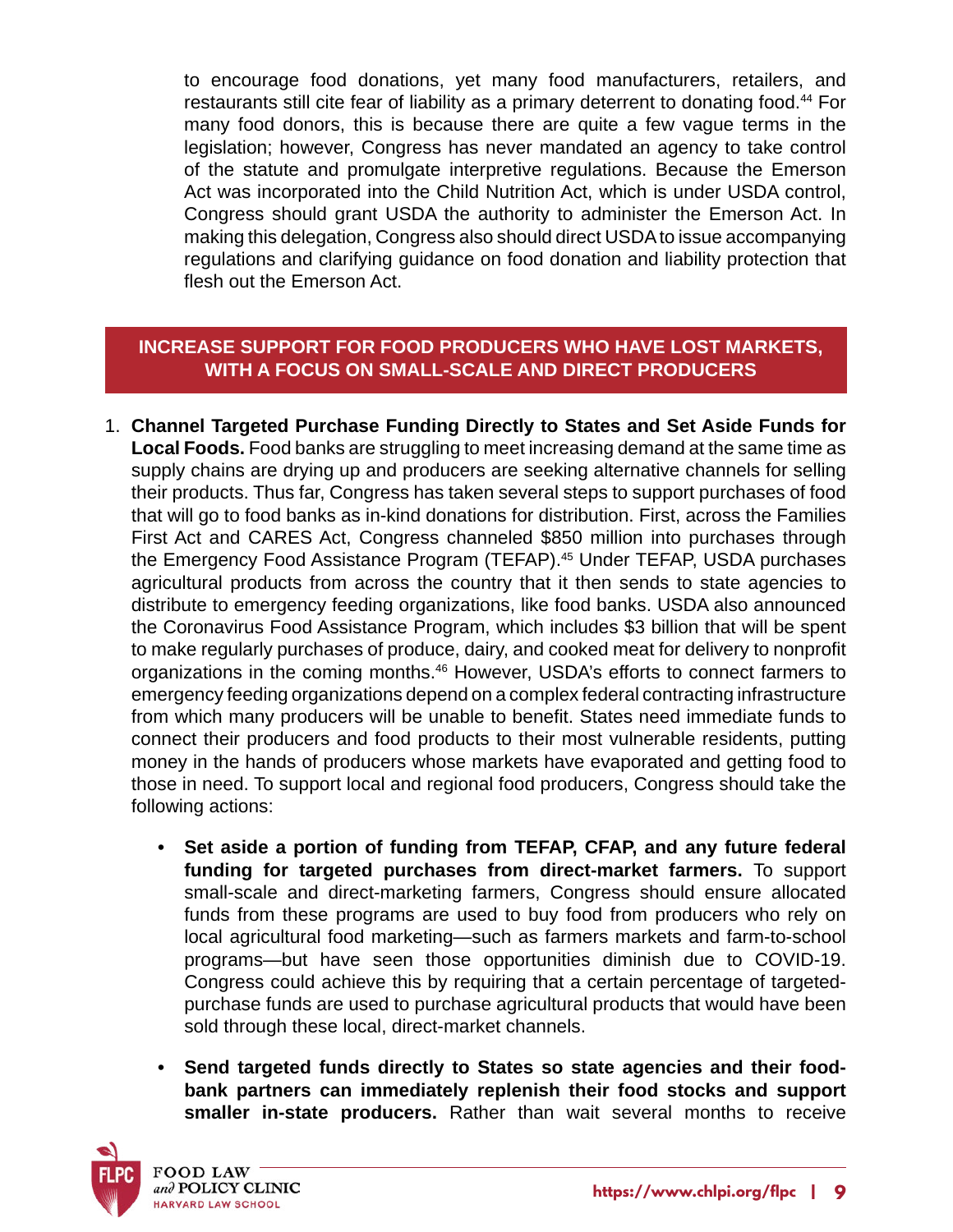donations through the federally administered program, state agencies or TEFAP eligible recipient agencies (typically food banks) should receive funds to procure food products that would have been sold to commercial industries, food service industries, or through direct-to-consumer or other direct markets but for which a decreased demand exists due to COVID-19. A portion of those funds should be earmarked for purchases from local, smaller-scale producers, —particularly for perishable foods at risk of going to waste—who may not be on USDA's radar for national TEFAP or CFAP purchases. The Farmers Feeding Families Coronavirus Response Act (H.R. 6725) is an example of this approach.

- **• Increase federal support for the TEFAP Farm to Food Bank Program.** The federal Farm to Food Bank Program (FTFB), authorized in the 2018 Farm Bill, provides dedicated funding from TEFAP to cover the harvesting, processing, packaging, and transportation costs of getting donated agricultural products to food banks.<sup>47</sup> The program reduces the financial barrier that farmers face when they would like to donate unused product to food banks, but would be required to expend additional resources in order to do so. With food banks experiencing increased demand and farmers facing diminished market opportunities, support through FTFB is needed now more than ever. The program, however, currently has a limited budget (\$3.75 million for FTFB projects in FY 2020) and requires a fifty percent match of state funds to support the program.48 To ensure the program is able to meet the significant increase in demand due to COVID-19 and support families and farmers across the United States, Congress should waive the state match requirement, increase funding for the program, and direct USDA to fast-track the approval process for state plan amendments to implement FTFB projects. One pending bill that achieves these aims is the Farm to Food Bank Enhancement Act (H.R. 6757), which would increase funding to \$25 million, waive the state-match requirement, and allow states to carry out new projects.<sup>49</sup>
- 2. **Create Emergency Grants to Support Farmers Market Delivery Services.** Local agriculture producers have seen their regular market opportunities evaporate under COVID-19 as farmers markets and farm-to-institution programs have shut down. However, farmers and CSAs with online ordering platforms and those that offer home delivery services have seen surges in demand. While the federal Farmers Market Promotion Program annually provides funding for farmers markets, CSAs, and producer networks, that funding is limited to \$13.5 million for FY 2020, and projects in the current application cycle would not begin until September 30.50 Congress should provide additional, targeted support to get more farmers markets up and running online and with transportation and delivery services, and quickly, as many traditional markets remain closed for the season. To do this, Congress should create a new grant program within the Local Agricultural Market Program (LAMP; authorized in the 2018 Farm Bill<sup>51</sup>) to fund emergency farmers market grants. These grants should offer funds to help farmers that would otherwise sell together in farmers markets to develop online marketing and sales platforms and should support new or expanded distribution services for delivery of these farmers' products to customers' homes. These grants would support groups of farmers in the same region to help leverage collective resources and support multiple farmers at once in reaching their customer base. While not specifically tailored to these

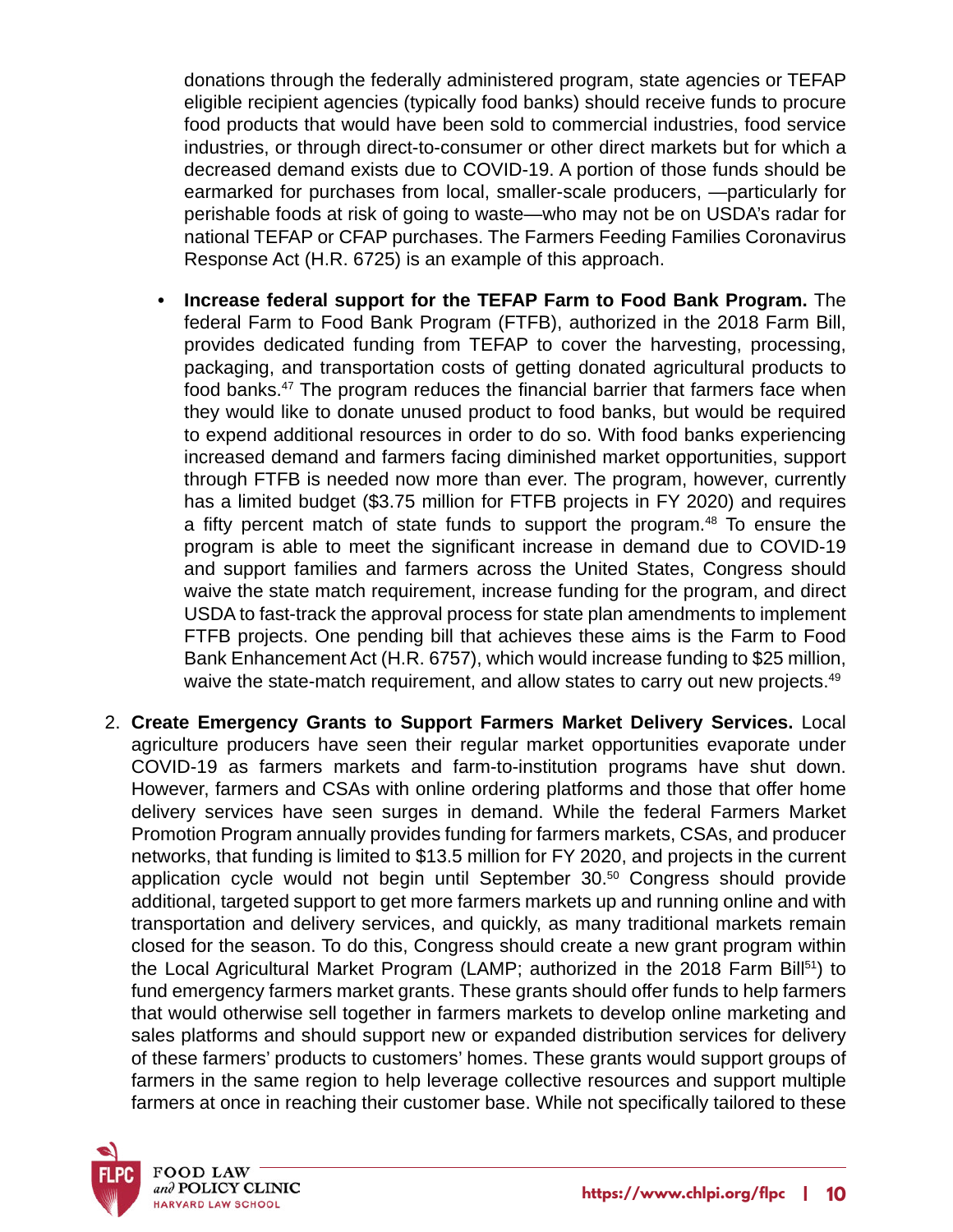purposes, Sec. 60302 of the HEROES Act (H.R. 6800) would provide additional LAMP grants for assistance in response to COVID-19, with \$50,000,000 appropriated for the program.

## **SUPPORT AND PROTECT ESSENTIAL WORKERS THROUGHOUT THE FOOD SYSTEM**

- 1. **Provide clear national support for the health and safety of workers throughout the food system.** The COVID-19 crisis has shown what many working in food policy already know: that those working in the fields, food processing plants, and grocery stores are "essential workers." Yet, since most states have followed the DHS critical infrastructure guidelines and proclaimed these businesses as essential businesses allowed to stay open despite stay-at-home orders, many have been able to function with business-asusual operations, putting their workers at risk and indeed resulting in the illness and death of many workers throughout the food system. To address this issue, Congress should take the necessary actions consistent with Sen. Warren's "Essential Workers Bill of Rights,"52 and should address the following specific asks:
	- **• Make OSHA and CDC guidelines robust and mandatory for food system employers and their worksites.** Violations should be actionable in court.
	- **• Subsidize wages for farmworkers and other food system workers to ensure food system employers stay in business and workers receive fair wages.**  Essential workers in the food system should receive a premium wage for all work performed during the public health crisis. One approach is reflected in Division Q of the HEROES Act, which would create a HEROES Fund and grant program to support employers paying essential workers—including grocery, restaurant, and food production workers—premium pay of an additional \$13 per hour, up to \$10,000, for work performed since January 27, 2020.
	- **• Establish a pathway to citizenship for undocumented farmworkers and other workers providing essential services.** One example of this type of legislation would be the Farmworker Modernization Act of 2019 (H.R. 5038).<sup>53</sup>
	- **• Provide workers with paid short-term sick leave and long-term family and medical leave.** These changes should be permanent and not expire with the end of the COVID-19 emergency. Examples of potential bills include the PAID Leave Act (S. 3513, H.R. 6442)<sup>54</sup> and the FAMILY Act (H.R. 1185, S. 463)<sup>55</sup> to provide workers with paid short-term sick leave and longer-term family and medical leave.
	- **• Ensure that all benefits and relief enacted by Congress in response to COVID-19 are accessible all communities, regardless of immigration status.**

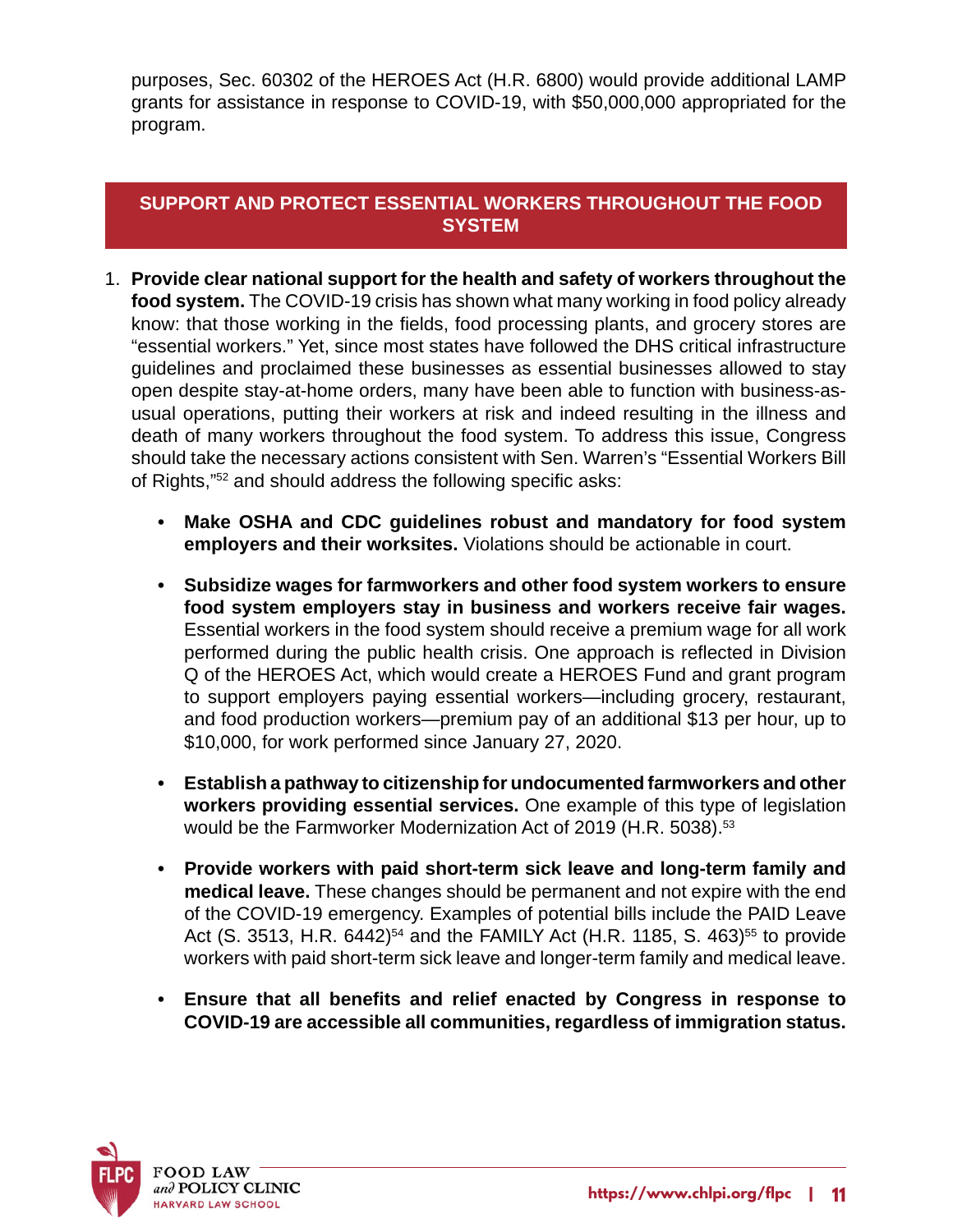## **EXPAND COVERAGE TO ALLOW THE HEALTH CARE SYSTEM TO BETTER SUPPORT NUTRITION AND IMPROVED DIETARY QUALITY**

- 1. **Provide coverage for nutrition interventions in Medicare and Medicaid.** Food insecurity and improper nutrition are major drivers of poor health outcomes and rising health care costs, with unhealthy diets globally posing "a greater risk to morbidity and mortality than unsafe sex, alcohol, drug, and tobacco use combined."56 The COVID-19 crisis has underlined this crucial connection between food and health. Many of the chronic conditions that place COVID-19 patients at particular risk for severe illness or death are heavily impacted by diet. As a result, organizations that provide nutrition interventions specifically designed to prevent or manage such conditions—such as medically tailored meals, medically tailored food boxes, and produce prescriptions—are experiencing surges in demand. Research shows that receiving medically tailored meals can reduce hospital admissions, ambulance transports, and emergency room visits<sup>57</sup>—exactly the types of intensive services likely to expose immuno-compromised individuals to COVID-19 and that people should avoid if they can. However, most of these programs are reliant on grants and other short-term funding, leaving them unable to scale-up to respond to current need. To ensure the widespread availability of these critical services during the COVID-19 emergency, and to improve nutrition and diet quality to reduce health conditions that make Americans vulnerable to COVID-19, Congress should take the following actions:
	- **• Provide coverage of Food is Medicine interventions via Medicare.** H.R. 6774 is an example of legislation that would take an important step towards achieving this goal. This bill would establish a multi-state demonstration program to provide coverage of medically tailored meals for qualifying Medicare enrollees.58
	- **• Expand Medicare coverage for Medical Nutrition Therapy (MNT).** Medicare coverage expanded in this way should allow patients with a wide range of dietimpacted diseases (e.g., hypertension, prediabetes, and cancer) to access nutrition counseling.
	- **• Provide coverage of Food is Medicine interventions within Medicaid mandatory and optional benefits categories.** For example, Congress could clarify the language of the Social Security Act at 42 U.S.C. § 1396d to explicitly allow coverage of Food is Medicine interventions within the "home health care services" and "other diagnostic, screening, preventive, and rehabilitative services" benefit categories.
	- **• Direct CMS to issue guidance for state Medicaid agencies and Medicaid Managed Care Organizations.** The guidance should outline all current authorities under which states and Medicaid Managed Care Organizations may provide coverage for Food is Medicine interventions via Medicaid (e.g., waivers, State Plan Amendments, and managed care contracting authorities).

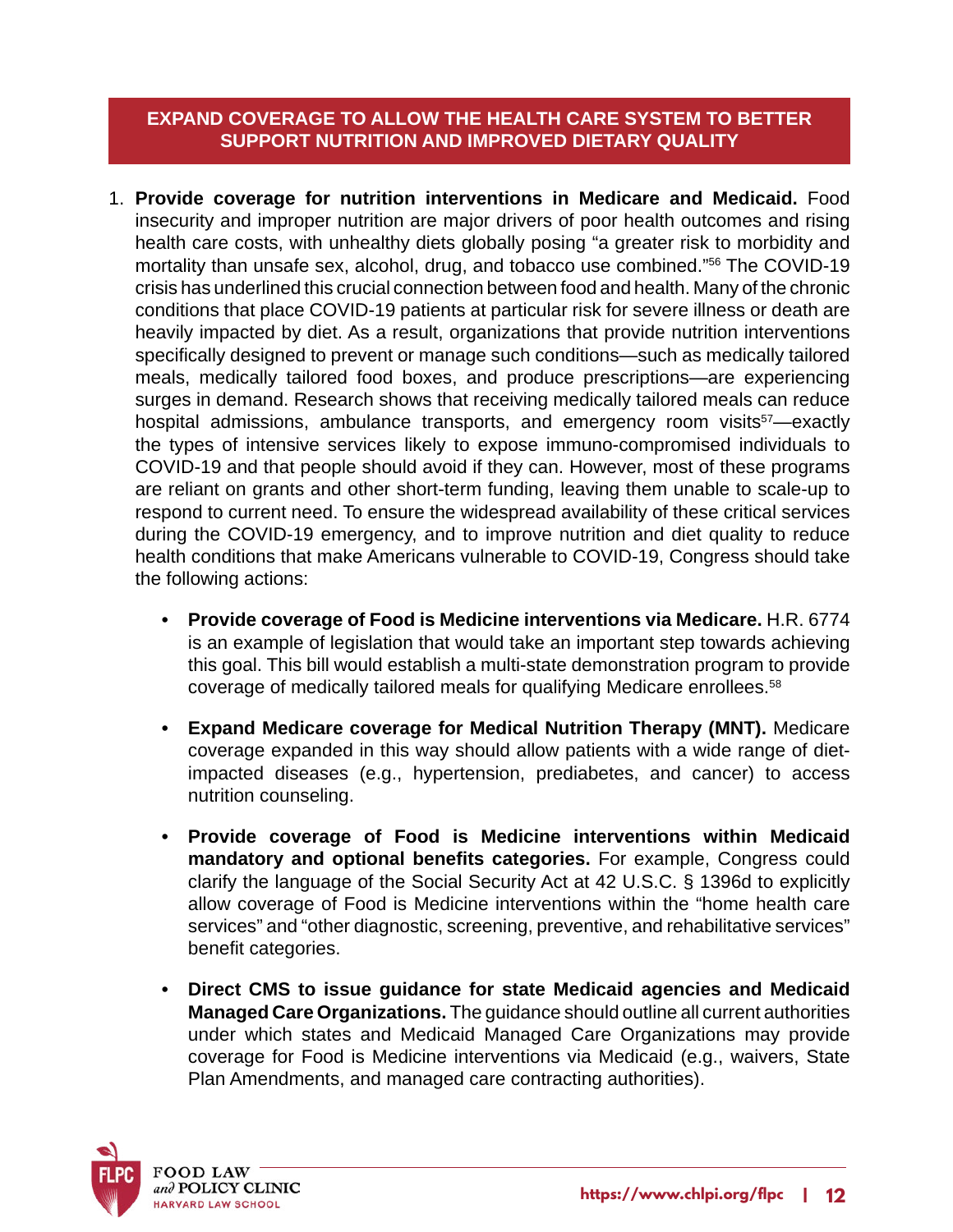## **DEVELOP A U.S. NATIONAL FOOD STRATEGY TO BETTER COORDINATE AND SET PRIORITIES ACROSS THE FOOD SYSTEM**

- 1. **Develop a U.S. national food strategy to set priorities and manage trade-offs for short- and long-term food system needs.** A huge number of federal policies, laws, and regulations guide and structure our food system. At the federal level, more than 15 different U.S. agencies have authority over aspects of food system safety and supports.<sup>59</sup> However, these laws are fragmented and in many cases inconsistent, hindering our ability to set and achieve priorities for food security, health, sustainability, and equity. The U.S. should follow the lead of the many other nations that have implemented a national food strategy, by developing a coordinated federal approach to food and agricultural law and policy that prioritizes, coordinates, and charts a course for long-term food system stability. Such a strategy is needed in the best of times, but the COVID-19 pandemic has shed a light on the challenges in our fractured food system. This public health emergency has made the need for a national food strategy even more vital as a method of addressing the needs for a safe and secure food system that supports the health of consumers, workers, and the earth.<sup>60</sup> As a first step towards this goal, Congress should do the following:
	- **• Establish a bi-partisan Commission to devise and implement a national food strategy.** Congress has previously created high-level, bi-partisan commissions to develop a national strategy in the wake of national emergencies. The National Commission on Terrorist Attacks Upon the United States ("9/11 Commission"), for example, was established through the passage of the Intelligence Authorization Act in 2003, and was tasked with reporting on the events and decisions that led to  $9/11$  and making recommendations to prevent future attacks. $61$  Congress should develop a similar Commission to increase the sustainability and resilience of food systems following COVID-19, and to protect against food crises during future pandemics or public health emergencies.

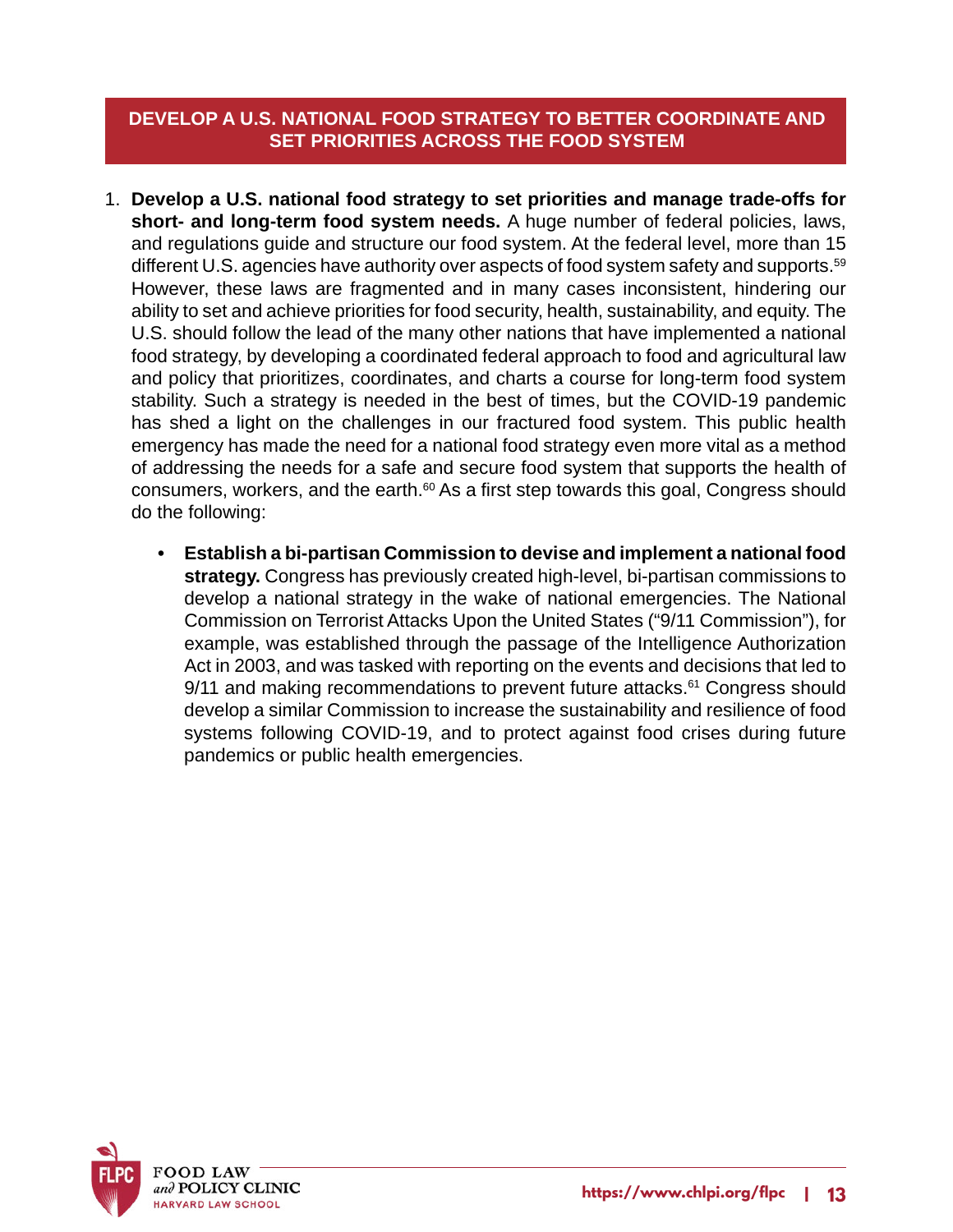#### **ENDNOTES**

- 1 *See* Kenneth Hanson, U.S. Dep't of Agric. Econ. Res. Serv., The Food Assistance National Input-Output Multiplier (FANIOM) Model and Stimulus Effects of SNAP (2010).
- 2 Agricultural Act of 2014, P.L. 113-79 § 4011(b) (codified at 7 U.S.C. 2016(k)).
- 3 Agricultural Improvement Act of 2018, P.L. 115-334 § 4001 (codified at 7 U.S.C. 2016(k)).
- 4 *See SNAP Online Purchasing Pilot*, U.S. Dep't of Agric. Food & Nutrition Serv., https://www.fns.usda. gov/snap/online-purchasing-pilot (last visited May 17, 2020).
- 5 *See id.*
- 6 *See, e.g.,* Nathaniel Popper, *Americans Keep Clicking to Buy, Minting New Online Shopping Winners*, N.Y. Times (May 13, 2020), https://nyti.ms/2AhdwuS.
- 7 Consumer Bob and Nicholas Kjeldgaard, *California Food Stamp Program Now Allows Grocery Delivery,* NBC San Diego (Apr. 15, 2020), https://www.nbcsandiego.com/news/investigations/nbc-7-responds/ california-food-stamp-program-now-allows-grocery-delivery/2306418/.
- See Can I buy food at restaurants with Supplemental Nutrition Assistance Program benefits? (For SNAP *Clients*), U.S. Dep't of Agric. (Jul. 17, 2019), https://ask.usda.gov/s/article/Can-I-buy-food-at-restaurantswith-Supplemental-Nutrition-Assistance-Program-benefits-For-SNAP-Clien; *see also* 7 U.S.C. 2020 (e) (25); 7 U.S.C. 2012(k).
- 9 *See* Geraldine Henchy, Food Research & Action ctr., Making WIC Better: Strategies to Reach More Women and Children and Strengthen Benefits Use 7-10 (2019), https://frac.org/wp-content/uploads/ Making-WIC-Work-Better-Full-Report.pdf.
- 10 *WIC Program Participation and Costs,* U.S. Dep't of Agric. Food & Nutrition Serv. (Apr. 10, 2020), https://fns-prod.azureedge.net/sites/default/files/resource-files/wisummary-4.pdf*; WIC Data Tables*, U.S. DEP'T OF AGRIC. FOOD & NUTRITION SERV. (May 15, 2020), https://www.fns.usda.gov/pd/wic-program.
- 11 *WIC 2016 Eligibility and Coverage Rates*, U.S. Dep't of Agric. Food & Nutrition Serv. (May 29, 2019), https://www.fns.usda.gov/wic/wic-2016-eligibility-and-coverage-rates#Chart1.
- 12 *See* Randy Alison Aussenberg & Kara Clifford Billings, Cong. Research Serv., IN11250, *USDA Domestic Food Assistance Programs' Response to COVID-19: P.L. 116-127, P.L. 116-136, and Related Efforts* 1 (2020), https://crsreports.congress.gov/product/pdf/IN/IN11250.
- 13 *See* Agricultural Improvement Act of 2018, P.L. 115-334 § 4001 (codified at 7 U.S.C. 2016(k)).
- 14 Families First Coronavirus Response Act, Pub. L. No. 116-127, §2204(a), 134 Stat. 178 (2020).
- 15 *See WIC Food Package Substitution Waiver*, U.S. Dep't of Agric. Food & Nutrition Serv. (Apr. 28, 2020), https://www.fns.usda.gov/wic/food-package-substitution-waiver.
- 16 *Press Release: National WIC Association Praises Bipartisan Effort to Enhance Access to Nutritious Foods through COVID-19 Crisis*, Nat'l WIC Ass'n (May 6, 2020), https://www.nwica.org/blog/press-releasenational-wic-association-praises-bipartisan-effort-to-enhance-access-to-nutritious-foods-through-covid-19-crisis#.XsJdIGhKiMq.
- 17 7 C.F.R. §246.10(e)(10).
- <sup>18</sup> *See Schrier, Wright Introduce Bipartisan Bill To Increase Fresh Food WIC Purchases, Help Farmers*, Congresswoman Kim Schrier (May 6, 2020), https://schrier.house.gov/media/press-releases/schrierwright-introduce-bipartisan-bill-increase-fresh-food-wic-purchases-help; *see also* 7 C.F.R. §246.10(e)  $(10).$
- 19 Families First Coronavirus Response Act, P.L. 116-127 (2020), §2102; U.S. DEP'T OF AGRIC. Food & Nutrition Serv., *FNS Response to COVID-19* (Mar. 19, 2020), https://www.fns.usda.gov/disaster/ pandemic/covid-19.
- 20 In 2019, the federal government reimbursement rate for most Summer Food Service Program (SFSP) sites was \$2.56 per breakfast and \$3.97 per lunch. For most Seamless Summer Option (SSO) programs it was between \$1.90 and \$2.20 per breakfast and between \$3 and \$3.43 for lunches. Hunger Free America, Summer Meals for Children Site Barriers and Opportunities Report 1 (2019), https://www. hungervolunteer.org/sites/default/files/atoms/files/Summer%20Meals%20Barriers%20and%20 Opportunities%20Report%202019.pdf; *See Reimbursement Rates for the Child Nutrition Programs*, Fla. DEP'T OF AGRIC. & CONSUMER SERV.'s, https://www.fdacs.gov/Food-Nutrition/Nutrition-Programs/National-School-Lunch-Program/Financial-Management/Reimbursement-Rates (last visited May 17, 2020); *see also USDA Announces SY 2019-20 Reimbursement Rates,* School Nutrition Ass'n (Aug. 12, 2019), https://schoolnutrition.org/news-publications/news/2019/usda-announces-sy-2019-20-reimbursementrates/.

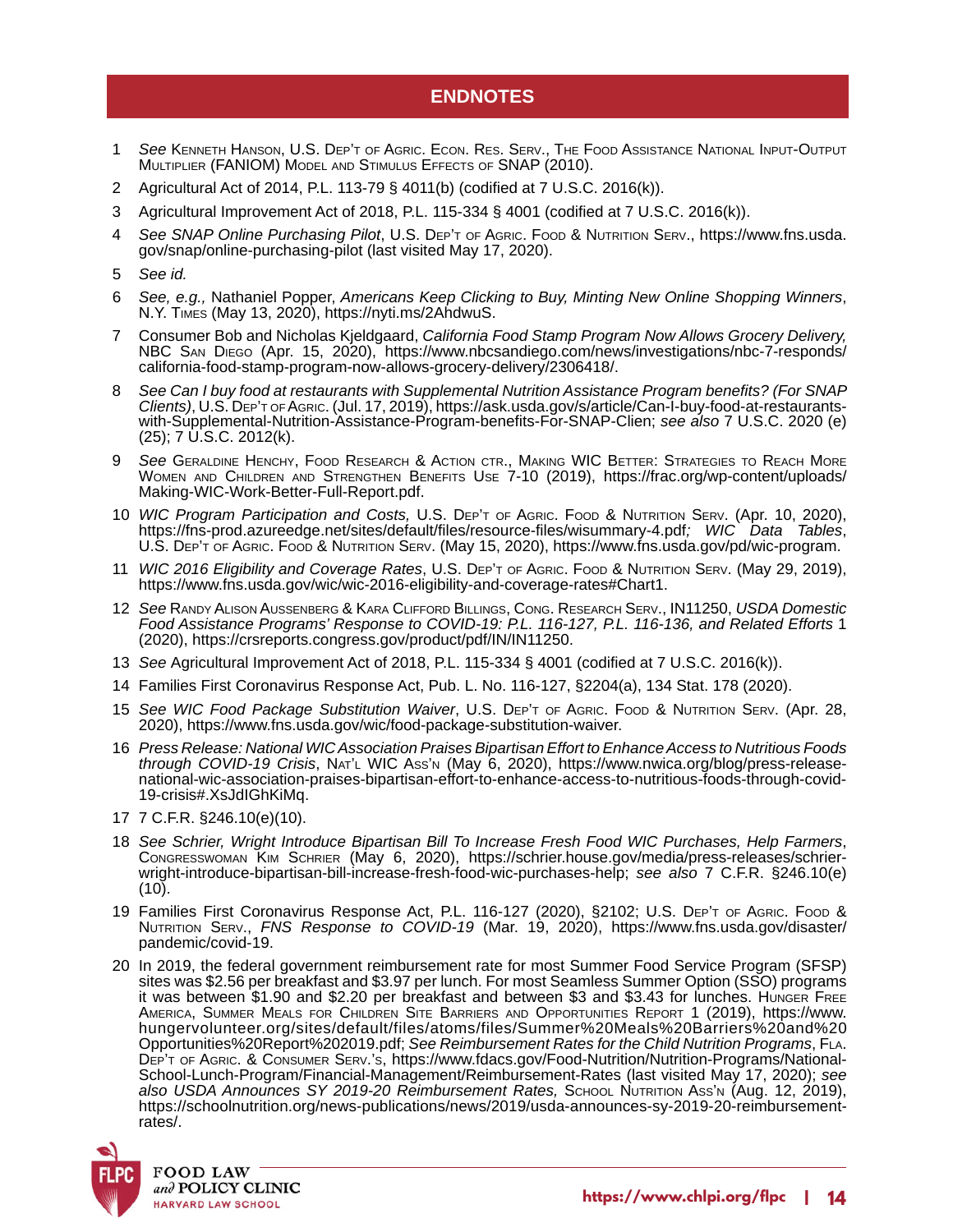- 21 *See COVID-19 Summer Food Service Program (SFSP) and Seamless Summer Option (SSO) Meal Delivery Using Existing Authority: Question and Answer #1 and #3*, U.S. Dep't of Agric. Food & Nutrition Serv. (Mar. 17, 2020), https://www.fns.usda.gov/sfsp/covid-19-meal-delivery.
- 22 *See State Guidance on Coronavirus Pandemic EBT (P-EBT),* U.S. Dep't of Agric. Food & Nutrition Serv. (May 12, 2020), https://www.fns.usda.gov/snap/state-guidance-coronavirus-pandemic-ebt-pebt.
- 23 *See Pandemic EBT (P-EBT) Questions and Answers (Question #12)*, U.S. Dep't of Agric. (Apr. 15, 2020), https://fns-prod.azureedge.net/sites/default/files/resource-files/SNAP-COVID-PEBTQA.pdf.
- 24 The Families First Coronavirus Response Act leaves the funding level up to USDA. *See* Families First Coronavirus Response Act, P.L. 116-127 (2020) § 1101(b) ("Such level of benefits shall be determined by the Secretary in an amount not less than the value of meals at the free rate over the course of 5 school days for each eligible child in the household.").
- 25 National Farm to School Network Federal Policy Response to COVID-19, NAT'L FARM TO SCHOOL Network (May 6, 2020), http://www.farmtoschool.org/documents/NFSN-COVID-PolicyPlatform.pdf.
- 26 *See* Renee Johnson & Tadlock Cowan, Cong. Res. Serv., R43950, Local Food Systems: Selected Farm Bill and Other Federal Programs 19 (2016), https://fas.org/sgp/crs/misc/R43950.pdf; *see also Farm to School Grant Program*, U.S. Dep't of Agric. Food & Nutrition Serv. (Oct. 22, 2019), https://www.fns. usda.gov/cfs/farm-school-grant-program.
- 27 *See id.*
- 28 *A Roadmap to Reduce U.S. Food Waste by 20 Percent*, REFED 16 (2016), https://www.refed.com/ downloads/ReFED\_Report\_2016.pdf.
- 29 *See, e.g.,* Susie Cagle, *A Disastrous Situation: Mountains of Food Wasted as Coronavirus Scrambles Supply Chain*, The Guardian (Apr. 9, 2020), https://www.theguardian.com/world/2020/apr/09/uscoronavirus-outbreak-agriculture-food-supply-waste.
- 30 I.R.C. § 170(e)(3)(C).
- 31 Emily Broad Leib et al., *Don't Waste, Donate: Enhancing Food Donations Through Federal Policy*, Harvard Law School Food Law and Policy Clinic and Natural Resources Defense Council 3 (2017), http://www.chlpi.org/wp-content/uploads/2013/12/Dont-Waste-Donate\_-March-2017.pdf.
- 32 *See* Jay Rayner, *The Rise of Social Supermarkets*, The Guardian (May 19, 2019), https://www. theguardian.com/society/2019/may/19/social-supermarkets-food-poverty-jay-rayner/; *see also* Serri Graslie*, Social Supermarkets A 'Win-Win-Win' For Europe's Poor*, NPR (Dec. 12, 2013), https://www. npr.org/sections/thesalt/2013/12/11/250185245/social-supermarkets-a-win-win-win-for-europes-poor.
- 33 *See, e.g.*, Patricia Barnes, *COVID-19 Has Benched A Critical Volunteer Workforce Seniors*, Forbes (Apr. 3, 2020), https://www.forbes.com/sites/patriciagbarnes/2020/04/03/covid-19-has-benched-acritical-volunteer-workforceseniors-volunteers/#5bd12fca449f.
- 34 *See, e.g.,* Susie Cagle, A Disastrous Situation: Mountains of Food Wasted as Coronavirus Scrambles Supply Chain, The Guardian (Apr. 9, 2020), https://www.theguardian.com/world/2020/apr/09/uscoronavirus-outbreak-agriculture-food-supply-waste.
- 35 *See USDA Announces Coronavirus Food Assistance Program*, U.S. Dep't of Agric. (Apr. 17, 2020), https://www.usda.gov/media/press-releases/2020/04/17/usda-announces-coronavirus-foodassistance-program.
- 36 According to USDA, nearly 70 percent of all U.S. farms were in the operating profit margin "critical zone" in 2013. Travis Minor et al., The Economics of Food Loss in the Produce Industry (2019) (citing Robert A. Hoppe, *Profit Margin Increases with Farm Size*, U.S. Dep't of Agric. Econ. Res. Serv. (Feb. 2, 2015), https://www.ers.usda.gov/amber-waves/2015/januaryfebruary/profit-margin-increases-withfarm-size/).
- 37 Food Donation Improvement Act of 2019, S. 3141, 116th Cong. (2019).
- 38 *See* 42 U.S.C. § 1791.
- 39 42 U.S.C. §1791(c)(1); *see also* Nat. Res. Def. Council & Harvard Law School Food Law and Policy Clinic, Recommendations to Strengthen the Bill Emerson Good Samaritan Act 2 (2016), http://www. chlpi.org/wp-content/uploads/2013/12/recommendations-bill-emerson-good-samaritan-act-fs.pdf.
- 40 For example, in 2017 Texas passed the Student Fairness in Feeding Act, which authorizes schools to donate excess foods to school affiliates, such as teachers or parents, who are "officials" of nonprofits. These "officials" can then redistribute food on the school campus. See Student Fairness in Feeding Act, S.B. 725, 85<sup>th</sup> Leg. (Tex. 2017) ("A school district or open-enrollment charter school may allow a campus to elect to donate food to a nonprofit organization through an official of the nonprofit organization who is directly affiliated with the campus, including a teacher, counselor, or parent of a student enrolled at the campus. The donated food may be received, stored, and distributed on the campus.")
- 41 42 U.S.C. § 1791 (b)(3).